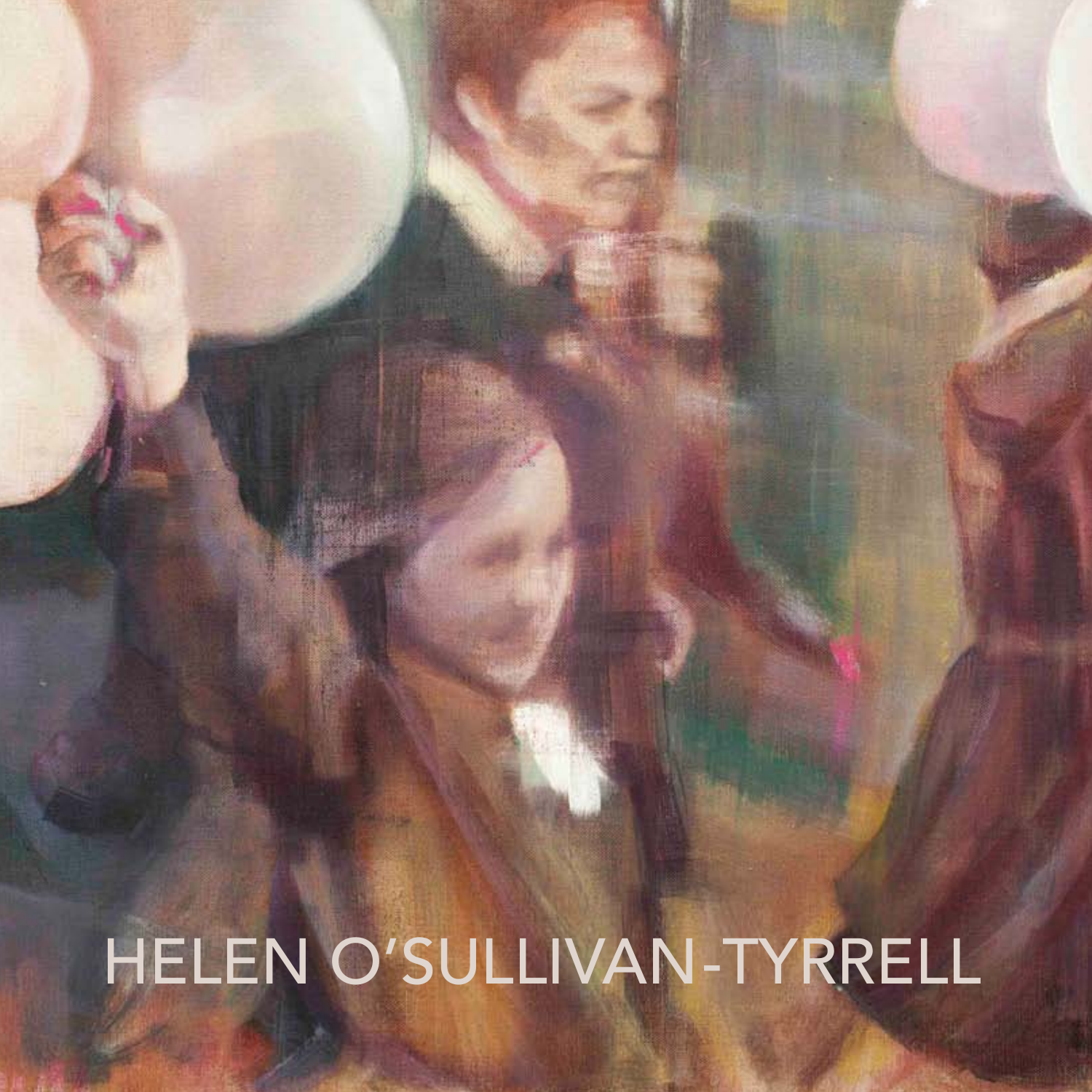## solomon

Tara Murphy requests the pleasure of your company at the private view of

#### Helen O'Sullivan-Tyrrell TRIBE

to be opened by Diarmaid Ferriter Professor of Modern Irish History, University College Dublin

on Thursday 11th February 2016 from 6pm to 8pm

at Solomon Fine Art, Balfe Street, Dublin 2

THE SHOW CONTINUES UNTIL SATURDAY 5 MARCH 2016 OPENING HOURS: Tuesday to Friday 10am – 5.30pm / Saturday 11am – 4pm

Artworks may be viewed prior to the opening by appointment or online at www.solomonfineart.ie

For further details please telephone +353 (0)86 8142380 or email info@solomonfineart.ie

Front cover: ST PATRICK'S DAY, oil on canvas, 50 x 60cm

artists' agents fine art consultants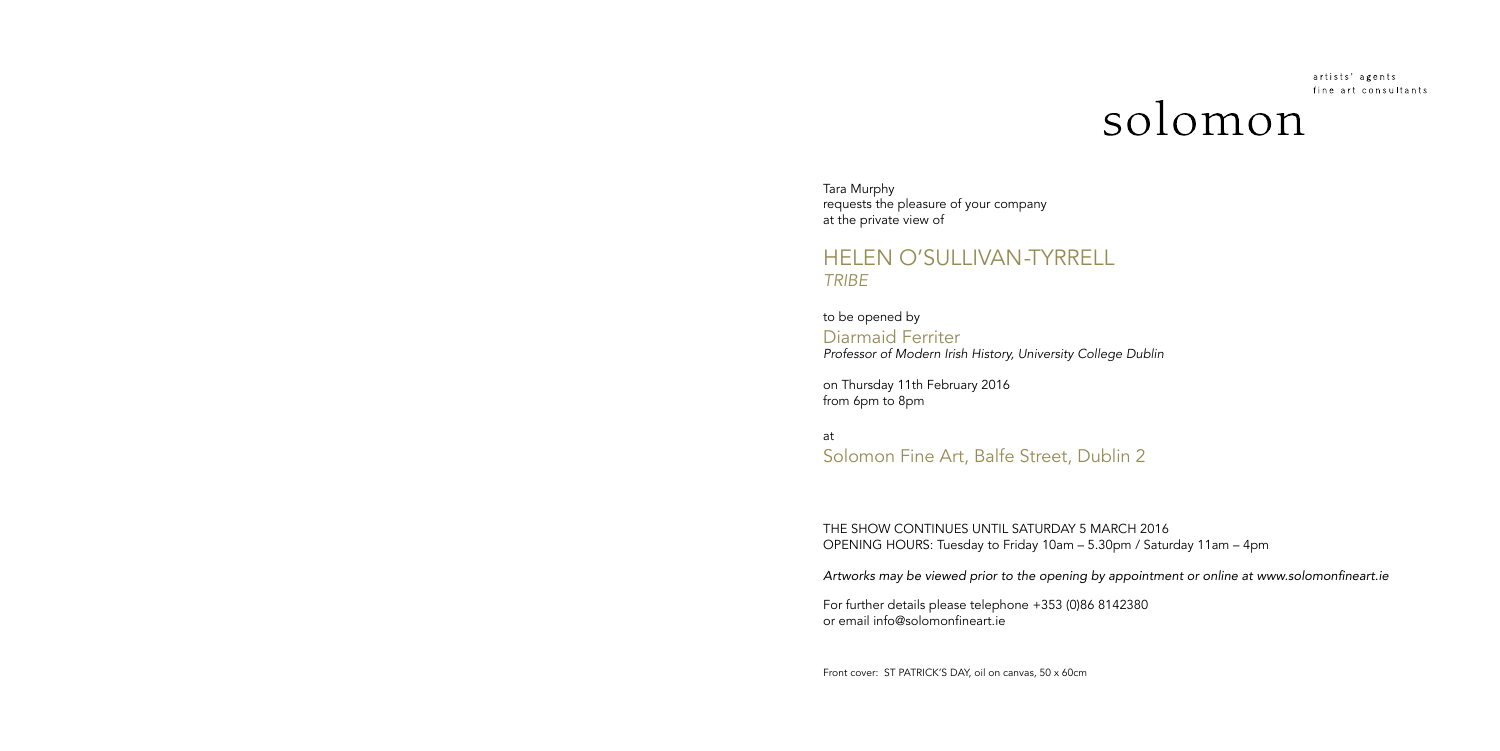#### Then and Now

Our childhoods we carry with us. And our experiences and understanding from that time, our accompanying memories, sometimes unique, sometimes collective, can enliven, nourish, sustain or darken our adult lives. Anita Brookner's observation, in her novel Look at Me, that 'Once a thing is known it can never be unknown. It can only be forgotten.' rings true. But Helen O'Sullivan-Tyrrell, in her work, has not forgotten. Revisiting childhood, she recognises and captures in the lives of others, in all our lives, happiness and sadness, ease and anxiety, moments from a past that is itself never past.

Many of these paintings focus particularly on that first public, significant occasion in an Irish Catholic girl's life. Young, innocent and vulnerable, it is a time for being singled out as special, it is a time for being part of a group. We are told that it is the age of reason. And it is always summer. Nuns, the Brides of Christ, lead little veiled girls all in white, little miniature brides, in procession. A communicant on her own stands tall, hands clasped, in short sleeves and knee-socks. We look at her; she looks at us with a serious, intelligent expression. Another girl stands alone on the church step before a darkened doorway in her white Mary Janes; another reflective face. Though her snow-white dress is lit by a yellow sun that same sun casts a shadow to the girl's left on a bright and happy image. Or the girl smiling and prayerful, outdoors, trees in the distance. She stands on a grassy stretch that becomes something floating, shadowy, almost eerie. Indoors, a smiling girl, on her big day in a casual and charming image is surrounded by flowers; the painting is both ordinary and extraordinary at once.

On Corpus Christi, older girls process with baskets of rose petals, diaphanous, shimmering figures, almost ghostly, in bright sunshine. Behind them, and just within the frame, an adult, darker presence. A Communion class image of eighteen rosette-wearing boys in short trousers is one of frozen happiness.

These works with their architectural features or conventionally wimpled nun returns us to another time. An older girl in a doorway observes and with that simple detail O'Sullivan-Tyrrell invites the viewer to shape a narrative. Younger becomes older. For these girls, the world is all before them: what will become of them? What will they become?

In her story Child's Play, Alice Munro says that 'Every year, when you're a child, you become a different person.' For O'Sullivan-Tyrrell, institutionalised, organised childhoods give way, in some images, to something freer and freeing: two lads with ice-cream cones. One is about to enjoy that taste forever, the other holding his treat with calm contentment. Or, in another work, girls, in their best dresses, stride by holding aloft bunches of balloons. In these happy paintings it is forever summer, forever ice-cream, forever balloons.

Like so many of O'Sullivan-Tyrrell's work, the portrait of a family against a five-barred gate of a uniformed man with his wife and two children, an image that is both formal and relaxed, is sepia-tinged. Yet again the viewer is prompted to ask and to wonder where are they now, to wonder if between that moment, from a bygone age, and the very moment we stand before it, has death been there? Have they since become dear shadows?

In contrast, the midwife, another institutionalised figure from long ago, starched, capable, smiling, life-giving, against hospital green, presents us with a sense of what a girl could become. But this exhibition also brings us contemporary images of teenagers and women. A girl in bed strokes a cat; a girl gently holds her cat, their eyes deep, mysterious, arresting. And the head and shoulder portraits of women, brunette and blonde, tell their own story, their expressions reflective, confident, assertive. In a still life, gladioli blaze softly and flame in a glass vase and will never wither.

Photographers catch an image with a mechanical click. O'Sullivan-Tyrrell's brushstrokes take longer. Time is the key here. Not only in terms of subject matter but in the very process where O'Sullivan-Tyrrell creates her layered, blurred, textured images, images that are beautifully sensitive, sensuous, delicate and engaging. In doing so she achieves a distinctive and impressive body of work that speaks to us quietly and silently.

Niall MacMonagle Writer and Broadcaster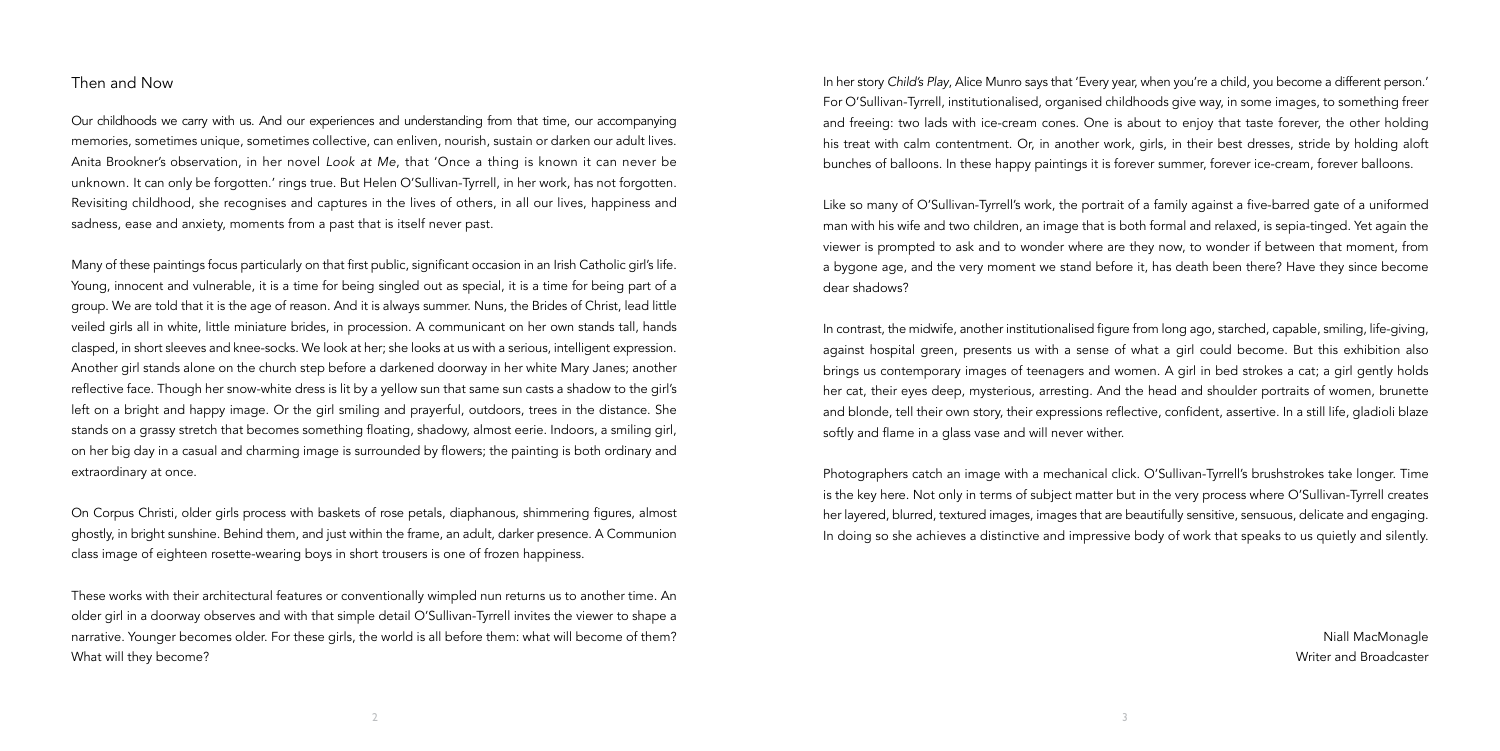SUN DAY MORNIN G oil on canvas 50 x 60cm





PROCESSION II oil on canvas 60 x 50cm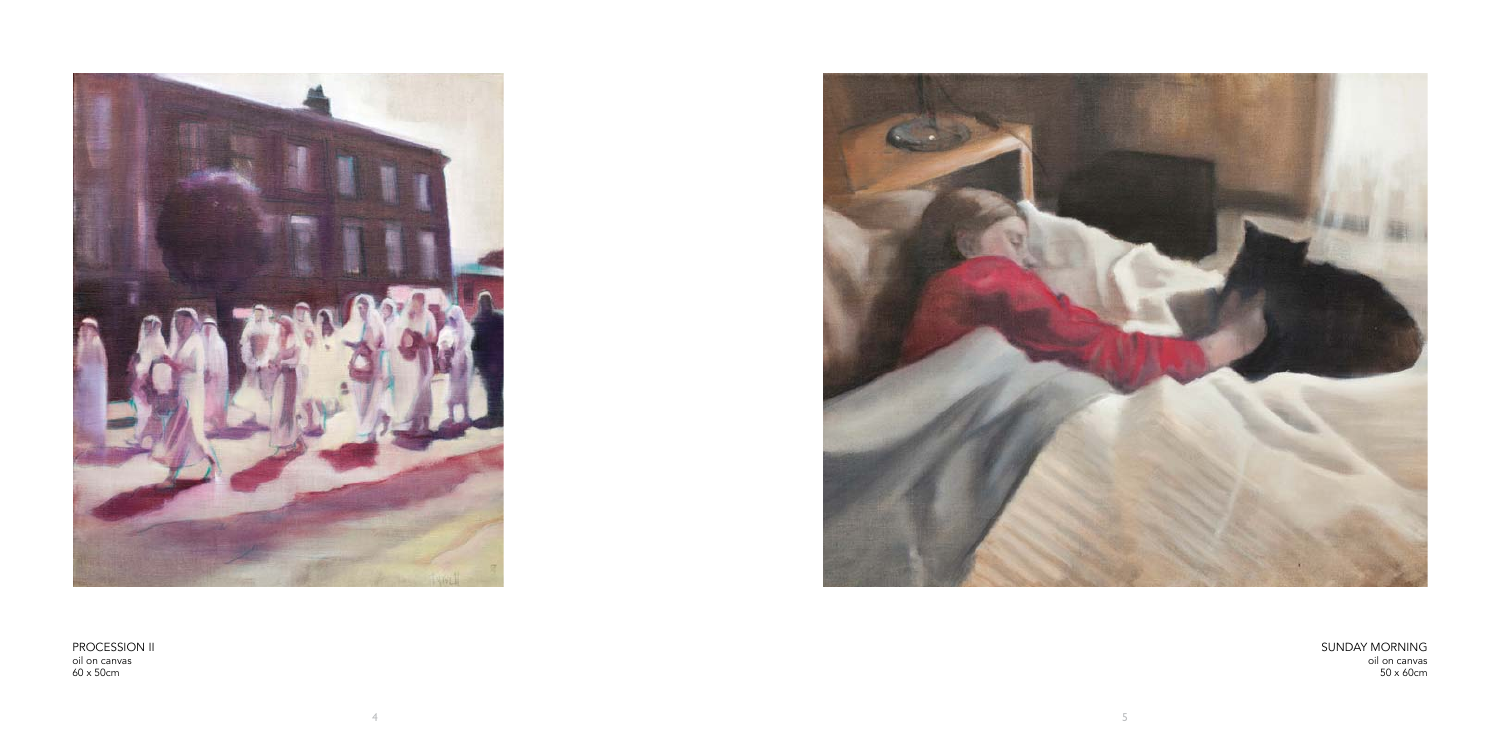THE PROMISE oil on canvas 50 x 60cm





1963 oil on canvas 60 x 50cm



ELPHIN oil on canvas 60 x 50cm

> THE MIDWIFE oil on canvas 50 x 30cm

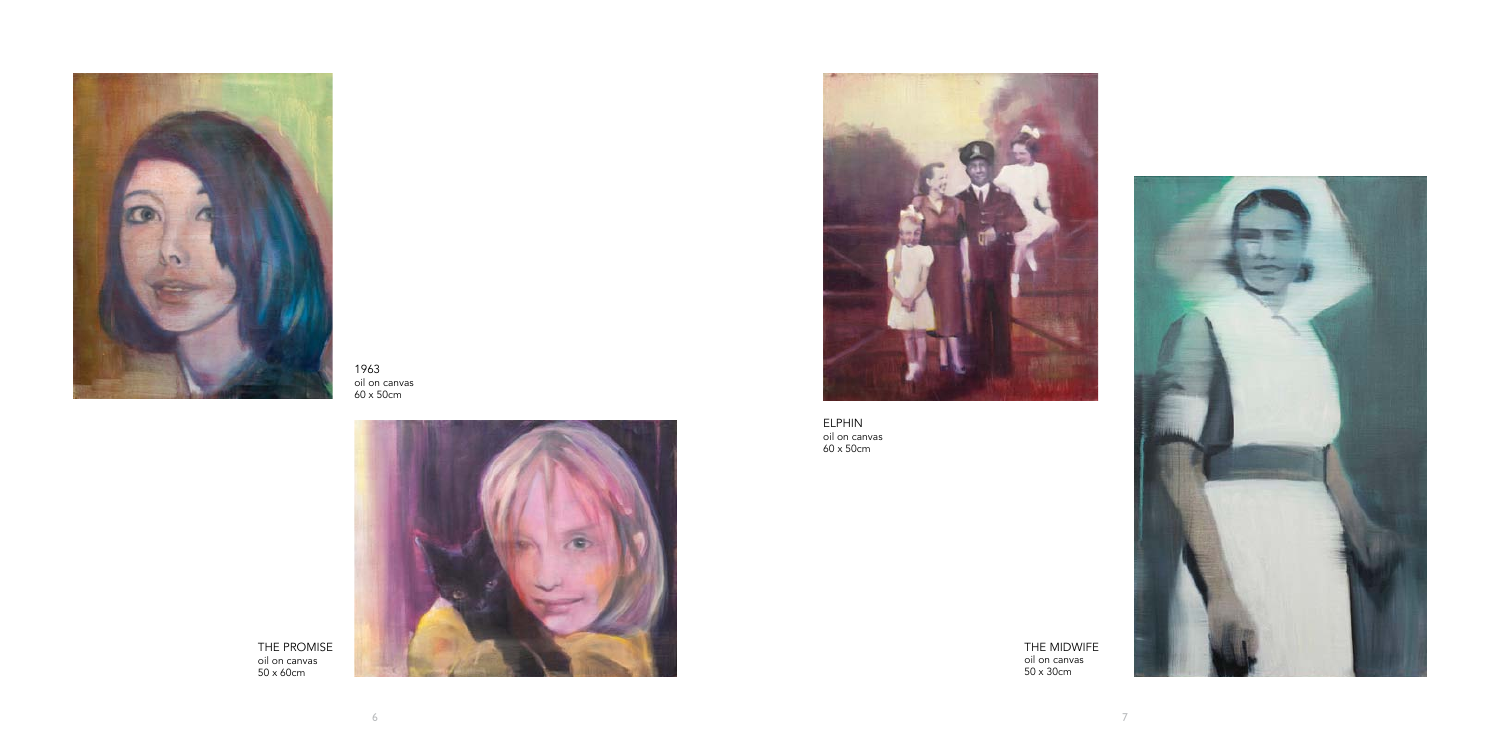



PROCESSION III oil on canvas 50 x 60cm

TH E COMMUNI CANTS III oil on canvas 50 x 60cm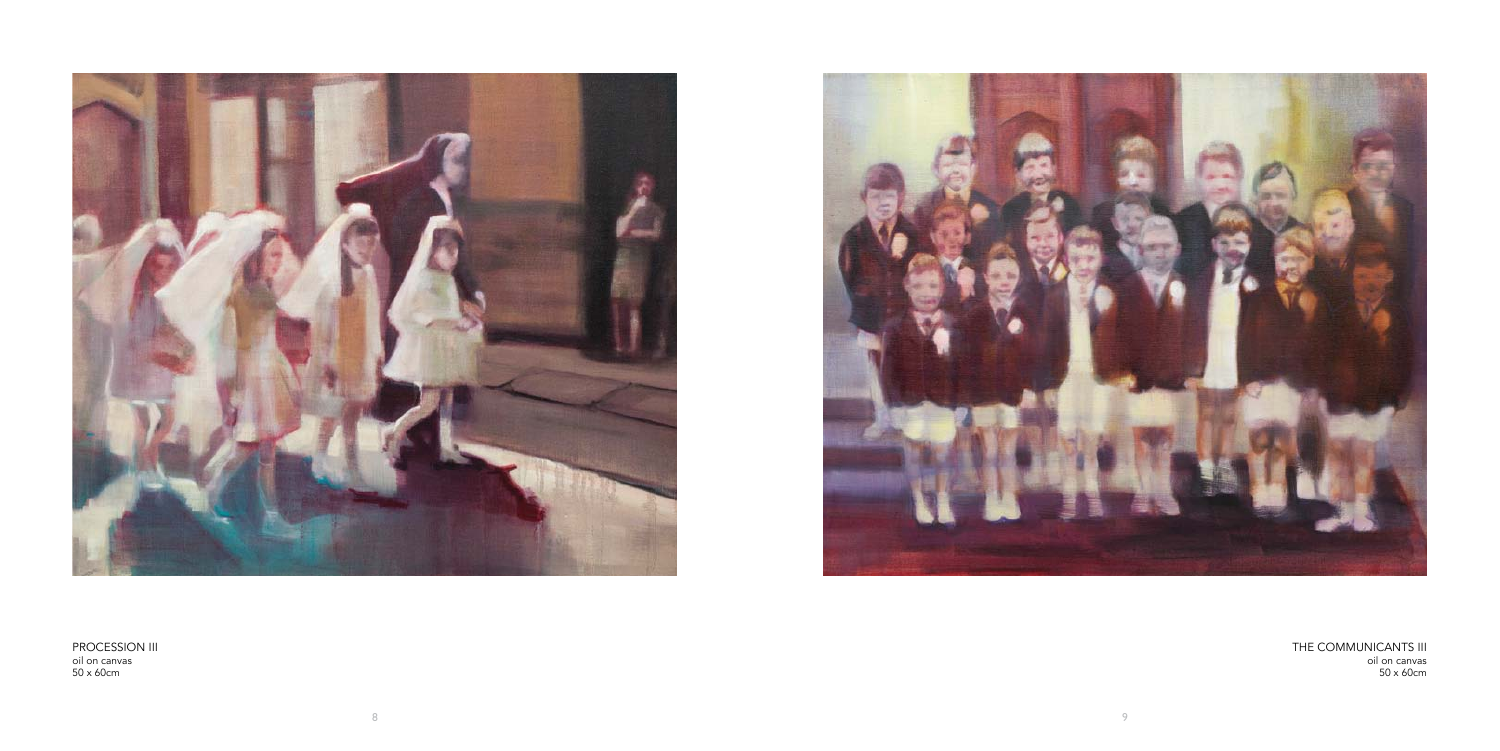THE COMMUNICANT III oil on canvas 60 x 50cm





THE COMMUNICANT II oil on canvas 50 x 40cm



BOUQUETS oil on canvas 40 x 50cm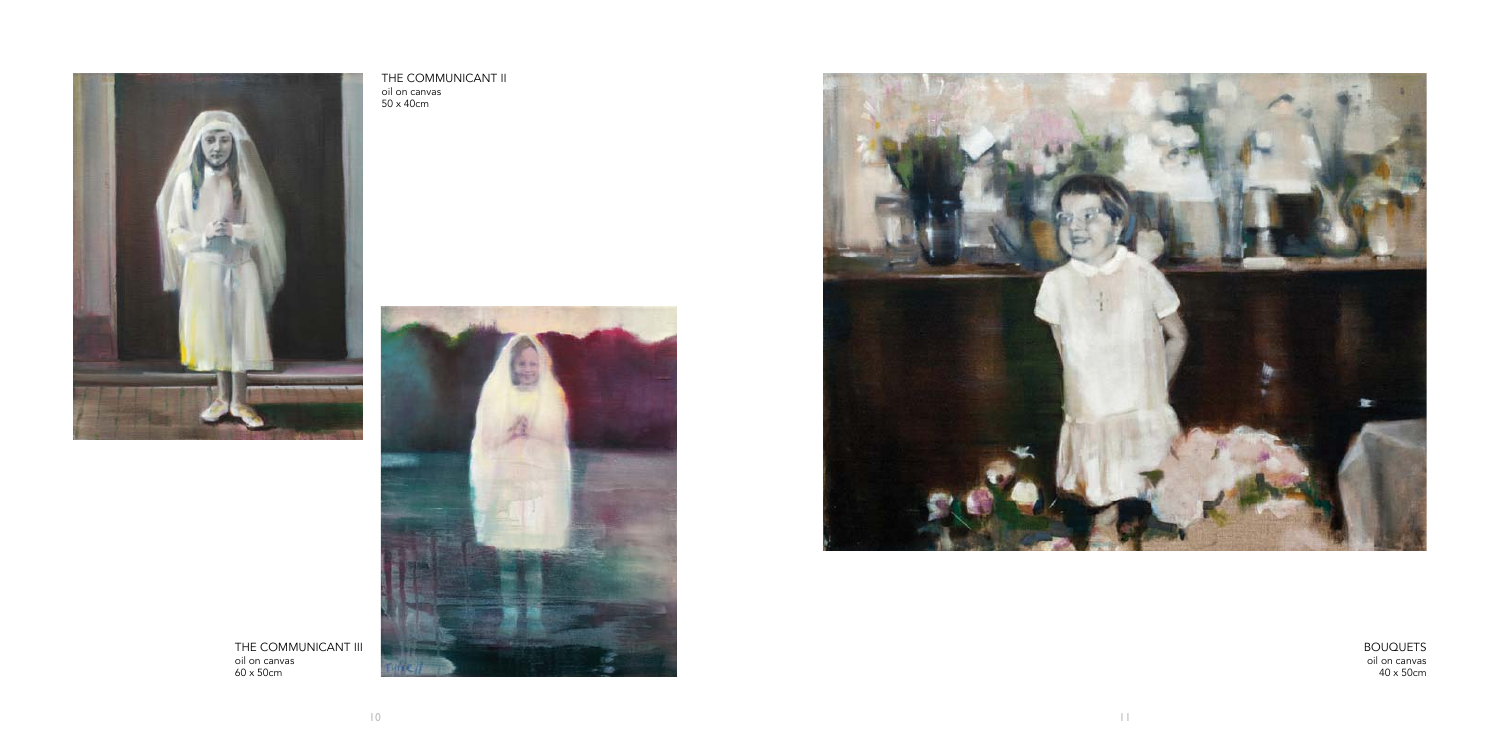

I C E-CREA M oil on canvas 60 x 50cm

#### Helen O'Sullivan-Tyrrell

Born in London in 1968, O'Sullivan-Tyrrell grew up in Bray, Co. Wicklow and later studied architecture at the Dublin Institute of Technology. She was heavily involved in the various campaigns around women's rights and social and education issues and was elected President of U S I, the Union of Students in Ireland. Her political background continues to inform her work. In 1995 she moved to Brussels and later studied painting at the Flemish art academy BKO (Beeldende Kunst Overijse). She now paints from her studio in Brussels and lives in the village of Tervuren in Flanders.

While mainly a figurative painter, O'Sullivan-Tyrrell's subjects range from portraiture, still life and landscape and she is currently examining the theme of tribal identities; particularly how the imagery associated with Catholicism is intertwined in what is viewed as ' Irishness'.

**Collections** Office of Public Works

The artist has been exhibiting her work in Belgium for a number of years. She was selected in the regional final of 'De Canvascollectie' (Belgium) in 2012 and was amongst the finalists of the 2014 Belfius Art Prize. In 2013 she took part in the Royal Ulster Academy annual exhibition and in 2014 and 2015 she was selected as one of the 12 finalists in the prestigious Hennessy Portrait Prize at the National Gallery of Ireland. Last year, her portrait 'The Convalescent' made the finals of the renowned BP Portrait Awards in the UK and the painting has since toured the National Portrait Galleries in London and Edinburgh and is shortly to travel to the Ulster Museum in Belfast for the final leg of the tour.



SEL F oil on canvas 40 x 40cm

#### Selected exhibitions

- 2015 Tribe (solo show), Solomon Fine Art, Dublin Hennessy Portrait Prize – Finalist, National Gallery of Ireland BP Portrait Award ( UK) – Finalist, National Portrait Gallery, London, Scottish National Portrait Gallery, Edinburgh & Ulster Museum, Belfast
- 2014 Hennessy Portrait Prize Finalist, National Gallery of Ireland Belfius Art Prize (Belgium) - Finalist
- 2013 Royal Ulster Academy Annual Exhibition, Ulster Museum, Belfast Solo show, Gallery Ontdekking van de Hemel, Halle, Belgium Group show, Leuven Institute for Ireland in Europe, Belgium Group show, European Council Language Library, Belgium Group show, European Commission, Luxembourg
- 2012 Group show, Ville de Bruxelles, Belgium
- 2011 Gallery Charlotte van Lorreinen, Tervuren, Belgium

All catalogue photography by Gerry Blake